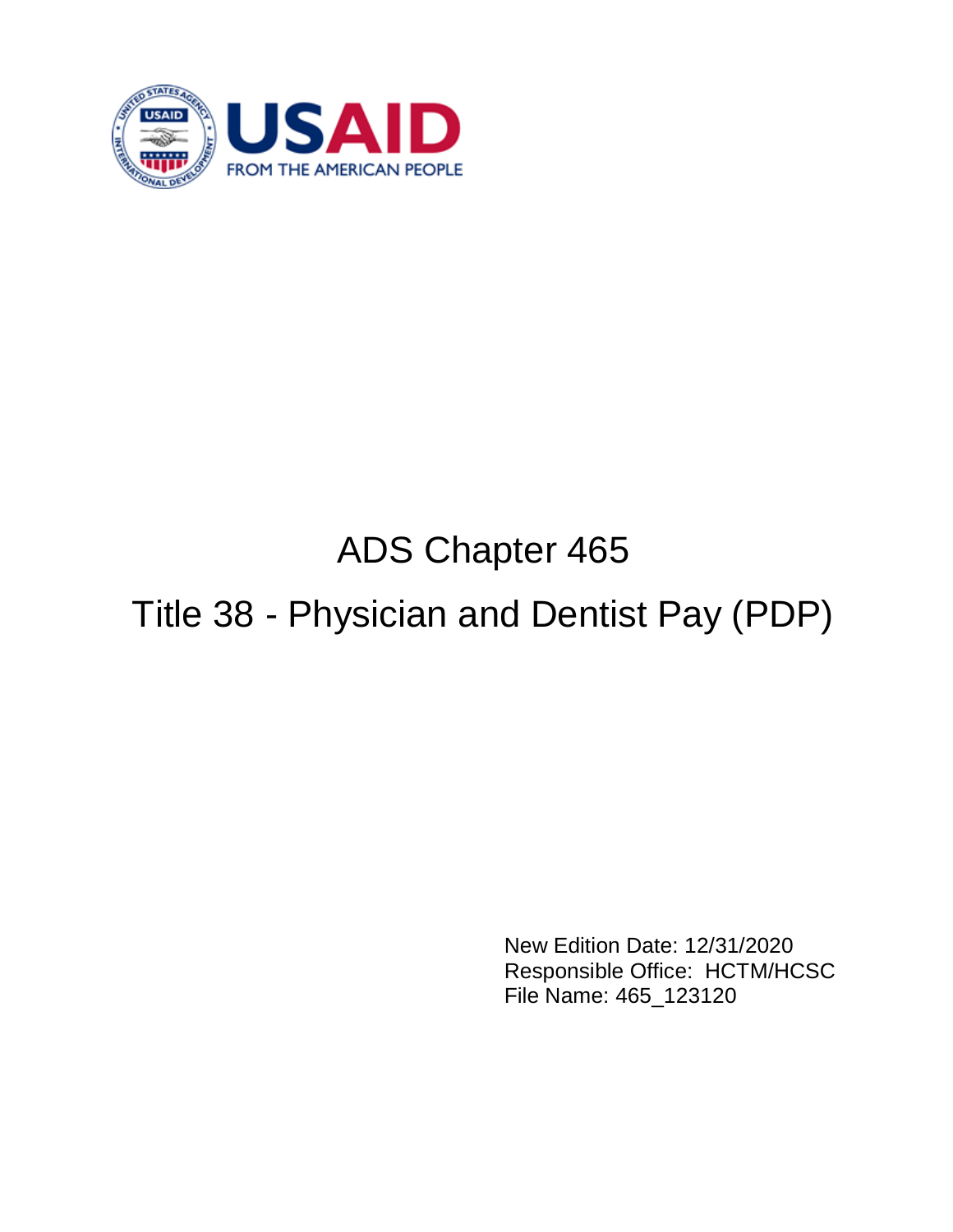**Functional Series 400 – Human Resources ADS 465 – Title 38 Physician and Dentist Pay POC for ADS 465: Deborah Melton, [hr-helpdesk@usaid.gov](mailto:hr-helpdesk@usaid.gov)**

## *\*This is a new ADS chapter.*

# **Table of Contents**

| 465.1   |                                                             |
|---------|-------------------------------------------------------------|
| 465.2   |                                                             |
| 465.3   | POLICY DIRECTIVES AND REQUIRED PROCEDURES 3                 |
| 465.3.1 |                                                             |
| 465.3.2 |                                                             |
| 465.3.3 | Case Documentation, Procedures, and Processing4             |
| 465.3.4 |                                                             |
| 465.3.5 | <b>Exceptions to the Maximum of the Annual Pay Range </b> 6 |
| 465.4   |                                                             |
| 465.4.1 |                                                             |
| 465.4.2 |                                                             |
| 465.5   |                                                             |
| 465.6   |                                                             |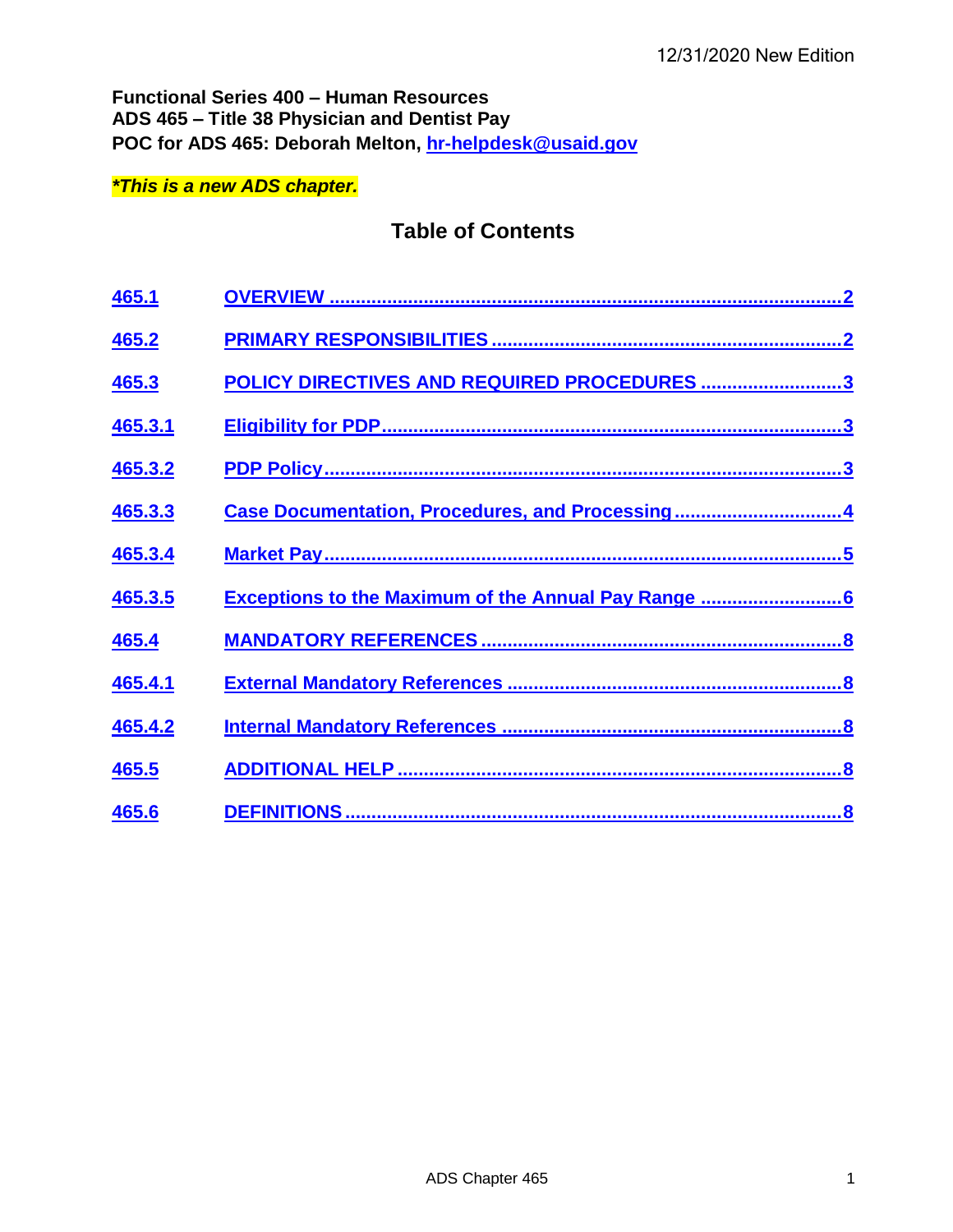## **ADS 465 – Title 38 Physician and Dentist Pay**

## <span id="page-2-0"></span>**465.1 OVERVIEW**

Effective Date: 12/31/2020

This chapter contains the policy and required procedures for payment of Title 38 Physician and Dental Pay (PDP) to USAID physicians and dentists. Title 38 is a special pay authority used to recruit and retain employees in certain health care occupations. This pay authority allows USAID to be competitive with other health care facilities.

The Title 38 pay system consists of two components: General Schedule (GS) pay without locality (Title 5) and market pay. This policy is based on the **[U.S. Office of Personnel](https://drive.google.com/file/d/1ZfIAA-zp2BALsq7gSVN69PQZyRhX57kT/view?usp=sharing)  [Management \(OPM\) Title 38 Delegation Agreement with USAID](https://drive.google.com/file/d/1ZfIAA-zp2BALsq7gSVN69PQZyRhX57kT/view?usp=sharing)**, effective March 1, 2019.

## <span id="page-2-1"></span>**465.2 PRIMARY RESPONSIBILITIES**

Effective Date: 12/31/2020

## **a.** The **Office of Human Capital and Talent Management (HCTM), Human Capital Services Center (HCSC)**:

- **1)** Ensures that merit system principles, Title 38 statute requirements, the delegation agreement between OPM and USAID, and this policy chapter are followed in the use of PDP;
- **2)** Provides oversight and guidance of USAID's PDP Program;
- **3)** Maintains auditable program records and participates in evaluations of this authority by OPM, USAID, and other administrative authorities;
- **4)** Coordinates with HCTM's Office of Workforce Planning, Policy, and Systems Management (PPSM) to prepare USAID's annual report on the use of PDP; and
- **5)** Processes a Notification of Personnel Action (SF-50) and maintains records in the employee's electronic Official Personnel Folder (eOPF).

## **b.** The **Office of Human Capital and Talent Management (HCTM), Office of Workforce Planning, Policy, and Systems Management (PPSM)**:

- **1)** Obtains the OPM-sponsored Interagency Committee's concurrence for health care occupations that will be included in USAID's PDP Plan; and
- **2)** Prepares, in collaboration with HCTM/HCSC, USAID's annual report on PDP use as required by OPM.

**c.** The **PDP Review and Compensation Panel** is composed of qualified physicians and dentists from USAID who serve as subject matter experts and make recommendations for assessing PDP-eligible candidate qualifications and pay levels.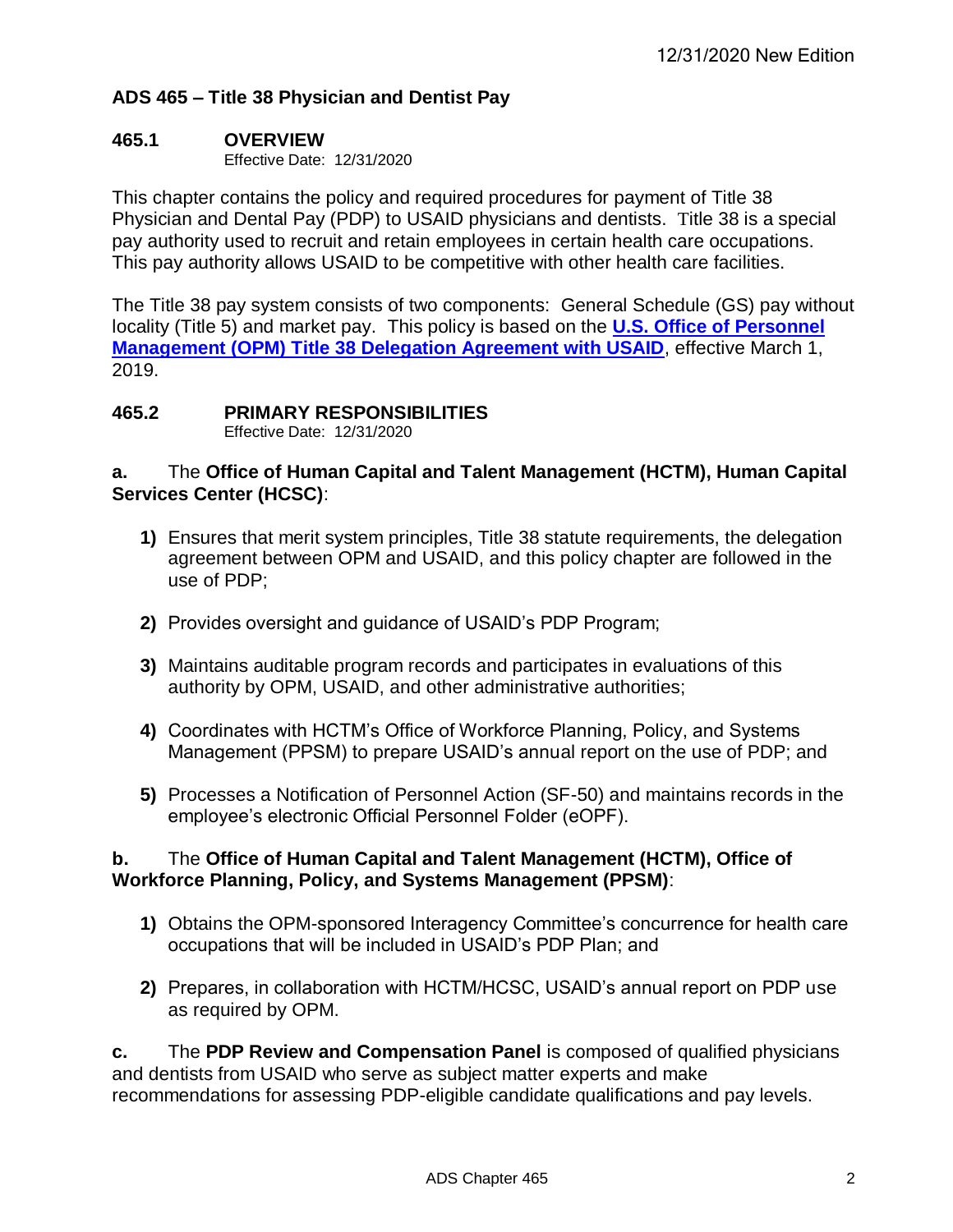The panel will ensure consistency and appropriateness of pay determinations in USAID and will be required to periodically review pay levels under the PDP Program.

**d.** The **Chief Human Capital Officer (CHCO)** serves as approving official and will review and certify PDP requests for compliance with the provisions of laws, the delegation agreement between OPM and USAID, and this policy chapter.

**e. Bureau and Independent Office (B/IOs) Heads** review and provide concurrence on recommendations by the PDP Review and Compensation Panel. B/IO Heads request exceptions and advance requests for outside employment.

**f.** The **Office of General Counsel, Ethics and Administration Division (GC/EA)** provides legal advice and guidance to HCTM on all aspects of PDP requests and this ADS chapter.

# <span id="page-3-0"></span>**465.3 POLICY DIRECTIVES AND REQUIRED PROCEDURES**

## <span id="page-3-1"></span>**465.3.1 Eligibility for PDP**

Effective Date: 12/31/2020

**a.** This policy applies to USAID Civil Service employees who are not receiving Physicians' Comparability Allowance (PCA). Employees who are currently receiving PCA may become eligible for Title 38 pay when their PCA agreements expire. Employees cannot receive PCA and Title 38 pay simultaneously.

This policy does not apply to Foreign Service employees or U.S., Cooperating Country National (CCN) or Third-Country National (TCN) Personal Services Contractors (PSCs).

**b.** The higher annual pay under Title 38 is given to physicians and dentists who provide direct patient care (*i.e.,* clinicians) or services incident to direct patient care only.

## <span id="page-3-2"></span>**465.3.2 PDP Policy**

Effective Date: 12/31/2020

- **a.** Discretionary Application: PDP is available for use to recruit and retain highly qualified physicians. Payment of PDP is optional for B/IOs. Within budgetary constraints, USAID policy will compensate physicians and dentists at levels reasonably comparable with those paid to other Federal sector physicians in the same local area.
- **b.** Establishment of PDP Amounts: PDP amounts for physicians will be established on an individual basis according to the GS base pay and market pay as described in section **465.3.4**.
- **c.** PDP's Relationship to Basic Pay: The annual pay under PDP is basic pay plus all benefits, including retirement.
- **d.** Relationship to Premium Pay: Physicians who receive PDP may not: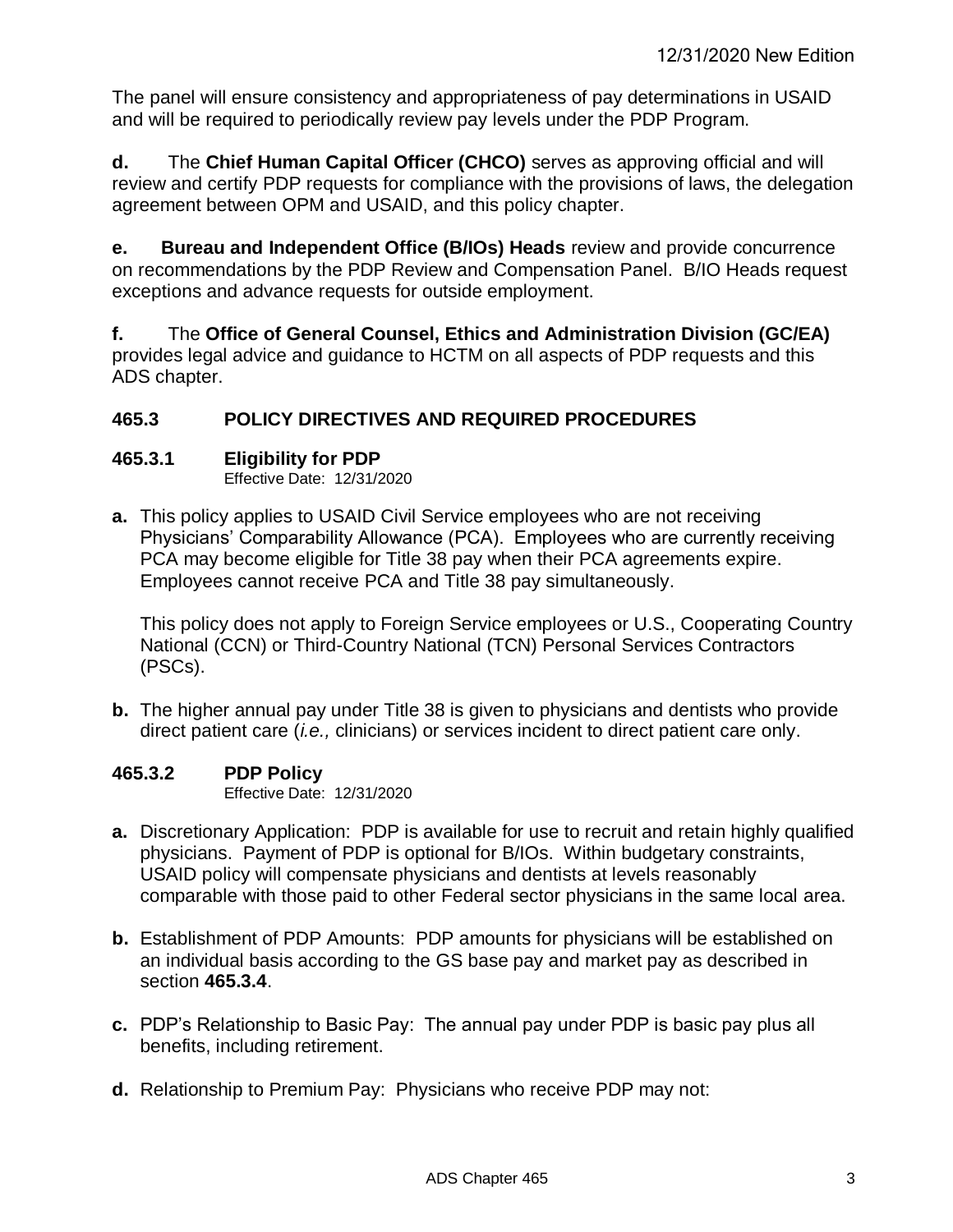- **1)** Be paid overtime for work in excess of 8 hours per day, 40 hours per week, or 80 hours per pay period;
- **2)** Earn compensatory time off in lieu of overtime pay, or compensatory time off for travel; or
- **3)** Receive any other form of premium pay under **[5 U.S.C. Chapter 55](https://uscode.house.gov/view.xhtml?path=/prelim@title5/part3/subpartD/chapter55&edition=prelim)** (*e.g.,* Sunday holiday, night pays).
- **e.** Performance Management: Physicians receiving PDP will be covered by **[ADS 462,](https://www.usaid.gov/ads/policy/400/462)  [Employee Evaluation Program, Civil Service](https://www.usaid.gov/ads/policy/400/462)**.
- **f.** Other Discretionary Pay: Physicians who receive PDP may receive other forms of discretionary pay under Title 5, such as performance awards and recruitment, relocation, and retention incentives, as described in **[5 U.S.C. sections 5753](https://uscode.house.gov/view.xhtml?req=granuleid:USC-1999-title5-section5753&num=0&edition=1999)** and **[5754](https://uscode.house.gov/view.xhtml?req=granuleid:USC-1999-title5-section5754&num=0&edition=1999)**. However, they are not eligible to receive Physicians' Comparability Allowance (PCA) under **[5 U.S.C. section 594](https://www.govinfo.gov/app/details/USCODE-2011-title5/USCODE-2011-title5-partI-chap5-subchapV-sec594)**. The sum of base pay and any discretionary pay paid to a physician under Title 5 authority (*e.g.,* cash awards, performance awards, recruitment, retention, and relocation incentives) is limited on an annual basis to the rate of pay for **[Executive Level I \(EX-I\)](https://www.opm.gov/policy-data-oversight/pay-leave/salaries-wages/)**.
- **g.** Aggregate Compensation Limits: Total compensation of physicians receiving PDP under Title 38 authority, basic pay, and other supplemental pay under Title 5 cannot exceed the amount of annual pay received by the President of the United States as specified in **[3 U.S.C. section 102](https://uscode.house.gov/view.xhtml?path=/prelim@title3/chapter2&edition=prelim)**.
- **h.** Effective Date: PDP will usually be effective at the beginning of the pay period immediately following approval by the approving official or on a later date as specified on **[Form 465-1](https://drive.google.com/file/d/1tZA3627rGVCotgAKEszq0ITN61YYxn82/view?usp=sharing)**. PDP may not be approved retroactively. However, in circumstances involving an error in approved PDP pay levels, the original error may be corrected retroactively. PDP will be paid on a biweekly basis.
- **i.** Outside Work: Physicians who wish to perform outside work should contact GC/EA for conflict of interest clearance prior to accepting outside employment due to work obligations associated with PDP.
- **j.** Part-time Service: Part-time physicians who have a tour of duty of at least 20 hours per pay period may be offered PDP.
- **k.** Relationship to Leave: Physicians who receive PDP continue to be covered by the leave provisions of **[5 U.S.C. Chapter 63](https://uscode.house.gov/view.xhtml?req=granuleid%3AUSC-prelim-title5-chapter63&edition=prelim)**.
- **l.** Credit Hours: Physicians who receive PDP are eligible to accrue credit hours in accordance with **[5 U.S.C. Chapter 61](https://uscode.house.gov/view.xhtml?req=granuleid%3AUSC-prelim-title5-chapter61&edition=prelim)**.

#### <span id="page-4-0"></span>**465.3.3 Case Documentation, Procedures, and Processing**  Effective Date: 12/31/2020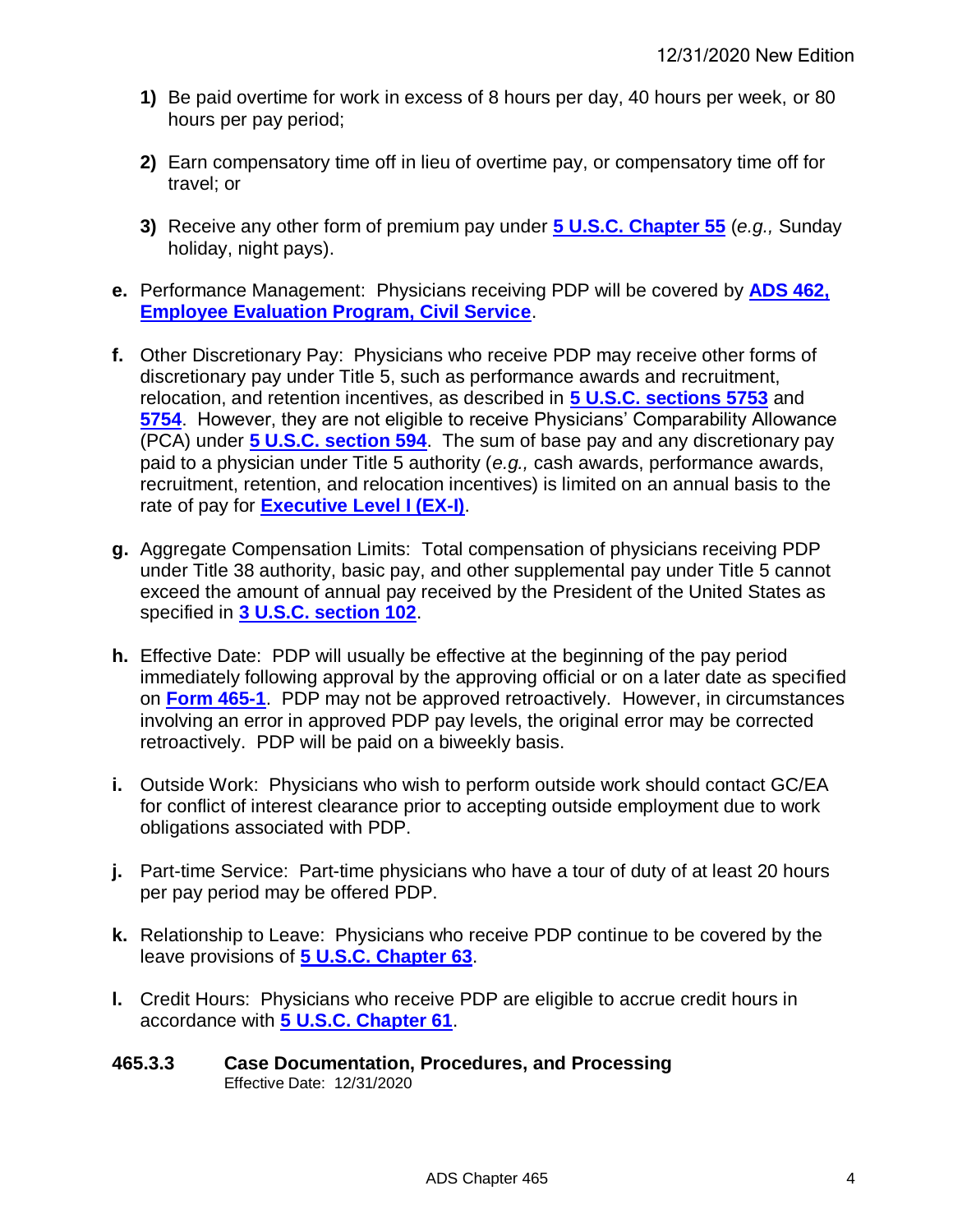- **a.** Establishment or changes to pay: Hiring managers proposing that a candidate or employee receive PDP must complete **[Form 465-1](https://drive.google.com/file/d/1tZA3627rGVCotgAKEszq0ITN61YYxn82/view?usp=sharing)** and provide:
	- **1)** A copy of the candidate/employee's qualifications statement or curriculum vitae  $(CV)$ ;
	- **2)** The position description; and
	- **3)** Written market pay justification.
- **b.** The hiring manager must submit the documentation listed in section **465.3.2.a.** to the PDP Review and Compensation Panel for review and recommendation to the B/IO Head for concurrence.
- **c.** After B/IO Head concurrence, this documentation must be sent to the CHCO for final decision.
- **d.** If the CHCO approves, HCTM/HCSC will receive the case documentation described in paragraph a. for:
	- **1)** Processing of a Notification of Personnel Action (SF-50); and
	- **2)** Maintenance of records in the employee's eOPF.

If the CHCO denies a request, there will not be an appeals process. The CHCO's determination is final.

#### <span id="page-5-0"></span>**465.3.4 Market Pay**

Effective Date: 12/31/2020

Each physician covered by this policy is eligible for market pay. Market pay is intended to reflect the recruitment and retention need of the specialty or assignment of a particular physician at USAID.

At least once every two years, the Secretary of the U.S. Department of Veterans Affairs prescribes nationwide minimum and maximum amounts of annual pay (base pay plus market pay) that will be paid under this paragraph. These amounts are published in the Federal Register for no less than 60 days prior to the effective date. The Veterans Affairs Secretary may prescribe different ranges for different specialties or assignments. In determining pay ranges, at least two or more national surveys of pay for physicians are consulted. National surveys consulted include data that describe overall physician income by specialization or assignment and benefits in broad geographic scope.

When the Department of Veterans Affairs increases the nationwide minimum and/or maximum amounts of annual pay under this paragraph, physicians are not automatically entitled to a corresponding increase in their individual annual pay rates. Only physicians whose existing rate of annual pay falls below the newly prescribed nationwide minimum for their designated pay range will automatically receive an increase in market pay to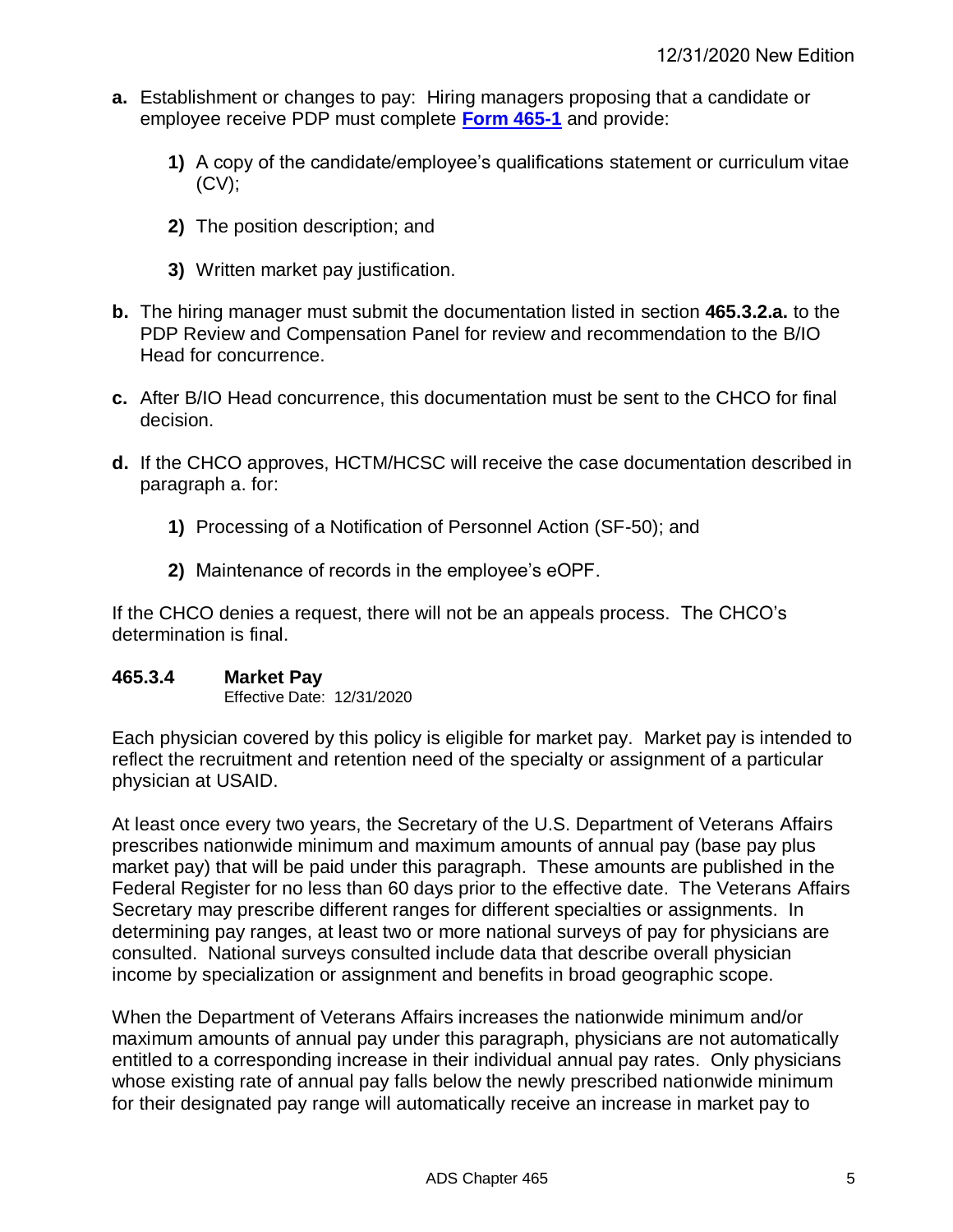make their annual pay rate equivalent to the new nationwide minimum. Compensation panels review the market pay rates for individual physicians on a periodic basis.

In the event that nationwide minimum and maximum amounts of annual pay are reduced, physicians already working at USAID will not experience a reduction in market pay.

There may be up to four tiers of annual pay for each specialty or assignment for which a separate range of pay has been approved. Each tier reflects different professional responsibilities, professional achievements, or administrative duties (see the **[U.S.](https://www.va.gov/OHRM/Pay/)  [Department of Veterans Affairs, Office of the Chief Human Capital Officer webpage](https://www.va.gov/OHRM/Pay/)** for current Title 38 pay schedules).

The amount of market pay and appropriate tier for a particular physician is recommended to the approving official.

The determination of the amount of market pay of a particular physician must take into consideration:

- **1)** The level of experience of the physician in the specialty or assignment;
- **2)** The need for the specialty or assignment of the physician at the facility;
- **3)** The appropriate health care labor market for the specialty or assignment of the physician;
- **4)** The board certifications, if any, of the physician;
- **5)** The accomplishments of the physician in the specialty or assignment; and
- **6)** Consideration of unique circumstances, qualifications, or credentials, if any, and the comparison of these circumstances to the equivalent compensation level of non-USAID physicians in the local health care labor market.

The PDP Review and Compensation Panel must include qualified agency physicians or dentists who serve as subject matter experts for purposes of assessing PDP-eligible candidate qualifications and pay levels. The panel will ensure consistency and appropriateness of pay determinations within USAID and will review periodically pay under the PDP Program.

The B/IO Head and CHCO will take into consideration all PDP Review and Compensation Panel recommendations. The B/IO Head determines the amount of market pay to be paid to a physician after consideration of the range and tier recommended by the panel. The B/IO Head submits the recommendation to the CHCO, who makes the final decision.

#### <span id="page-6-0"></span>**465.3.5 Exceptions to the Maximum of the Annual Pay Range** Effective Date: 12/31/2020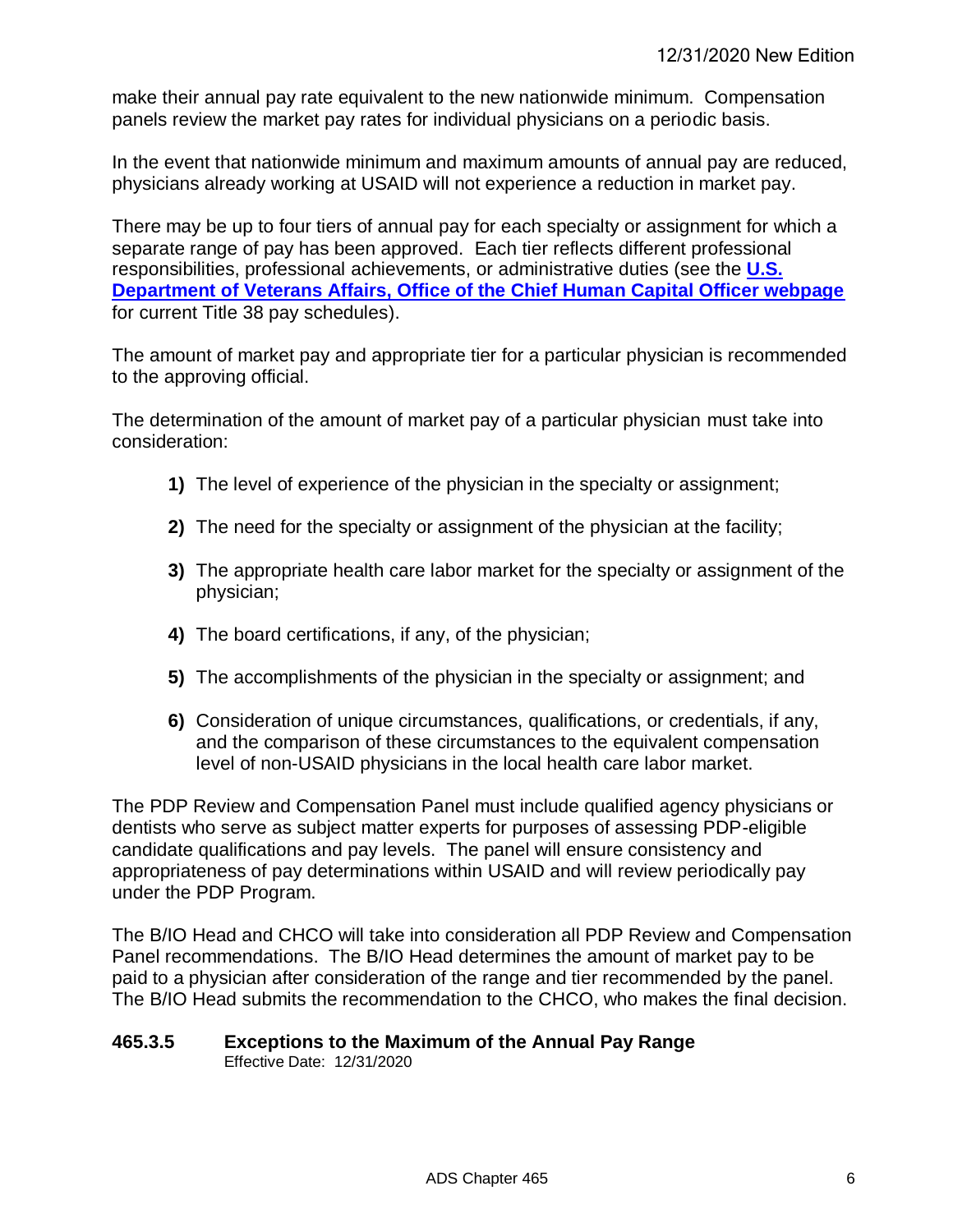It is expected that the maximum amount in the nationwide pay range as prescribed by the Secretary of Veterans Affairs will meet most pay and staffing needs. However, the CHCO may, in rare circumstances, grant an exception to the maximum on an individual, specialty or assignment, and/or facility-specific basis. However, the total compensation of physicians receiving PDP under Title 38 authority, basic pay, and other supplemental pay under Title 5 cannot exceed the amount of annual pay received by the President of the United States as specified in **[3 U.S.C. section 102](https://uscode.house.gov/view.xhtml?path=/prelim@title3/chapter2&edition=prelim)**.

Exceptions to the maximum amount in the nationwide pay range will only be considered if failure to approve the exception will significantly impair the Agency's ability to recruit and retain well-qualified physicians.

Exceptions to the maximum amount of a nationwide pay range are not required for physicians who will exceed the pay range due to a GS step increase or a statutory general increase in pay.

- **a.** Criteria for Approval: Each B/IO submitting a request for an exception to the maximum in the pay range for an individual, specialty or assignment, and/or facility-specific basis must demonstrate that a higher maximum is necessary to maintain adequate staffing. Factors to consider include:
	- **1)** Exceptions to the Maximum Annual Pay Ranges
		- Higher Maximum Rates: There is substantial evidence or anecdotal information that the maximum rates in the labor market are higher than the Agency's maximum rate for the specialty or assignment. However, higher rates in the community may not be the sole basis for making a request for an exception to the maximum of the market pay range;
		- Alternative Job Offer: There is evidence that applicants and employees are being offered higher rates of pay for the same assignment or specialty in the labor market. Historical evidence indicates that the quality of or lack of candidates is unacceptable to meet this factor. The B/IO Head must provide documentation of specific recruitment efforts to support this factor; and
		- Other Criteria: The B/IO Head may submit any evidence of pay-related staffing problems that seriously hamper or have the potential to seriously hamper its ability to recruit and retain physicians in the specialty or assignment.
	- **2)** Individual Exception to the Maximum of the Annual Pay Range
		- The individual should have outstanding qualifications in a medical or dental specialty or possess a unique combination of education and experience that meets a special need of the Agency that may be projectspecific or critical to the USAID mission.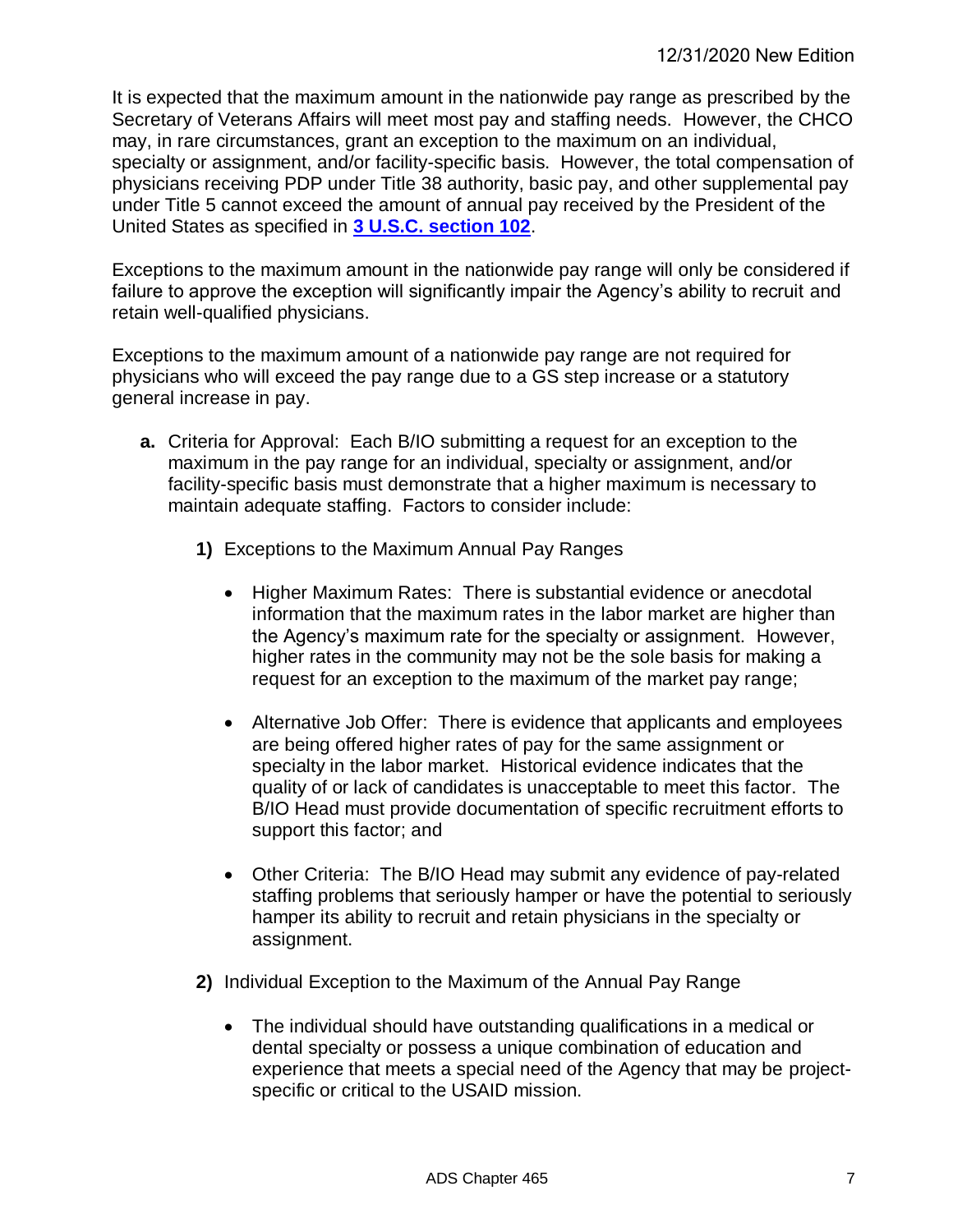- A discussion of what factors distinguish the individual when compared with other physicians with the length of service, specialty, or assignment, or a discussion of the rare combination of education and experience that the individual has and how it meets a special need of the organization or USAID's mission.
- **b.** Requesting Exceptions: In the rare circumstances when requesting an exception to the maximum of the nationwide pay range, the B/IO Head will submit the request to the CHCO with a recommendation from the PDP Review and Compensation Panel. Requests must include the following:
	- **1)** The individual or specialty or assignment for which the exception is requested;
	- **2)** The amount of maximum pay requested;
	- **3)** The reasons for the request, including documentation specific to the criteria in paragraph a.; and
	- **4)** Any other pertinent information.

## <span id="page-8-0"></span>**465.4 MANDATORY REFERENCES**

- <span id="page-8-1"></span>**465.4.1 External Mandatory References** Effective Date: 12/31/2020
- **a. [38 U.S.C. Chapter 74 \(Veteran's Health Administration -](https://uscode.house.gov/view.xhtml?path=/prelim@title38/part5/chapter74&edition=prelim) Personnel)**
- **b. 5 U.S.C. [§5371 \(Health Care Positions\)](https://uscode.house.gov/view.xhtml?req=health+care+positions&f=treesort&fq=true&num=11&hl=true&edition=prelim&granuleId=USC-prelim-title5-section5371)**
- **c. [U.S. Office of Personnel Management Title 38 Delegation Agreement with](https://drive.google.com/file/d/1ZfIAA-zp2BALsq7gSVN69PQZyRhX57kT/view?usp=sharing)  USAID, [March 1, 2019](https://drive.google.com/file/d/1ZfIAA-zp2BALsq7gSVN69PQZyRhX57kT/view?usp=sharing)**
- <span id="page-8-2"></span>**465.4.2 Internal Mandatory References**

Effective Date: 12/31/2020

There are no internal mandatory references for this chapter.

#### <span id="page-8-3"></span>**465.5 ADDITIONAL HELP**

Effective Date: 12/31/2020

- **a. USAID Form 465-1 - [Request for Title 38 Physician and Dentist Pay](https://drive.google.com/file/d/1tZA3627rGVCotgAKEszq0ITN61YYxn82/view?usp=sharing)**
- <span id="page-8-4"></span>**465.6 DEFINITIONS**  Effective Date: 12/31/2020

See the **[ADS Glossary](https://www.usaid.gov/who-we-are/agency-policy/glossary-ads-terms)** for all ADS terms and definitions.

## **Aggregate Pay**